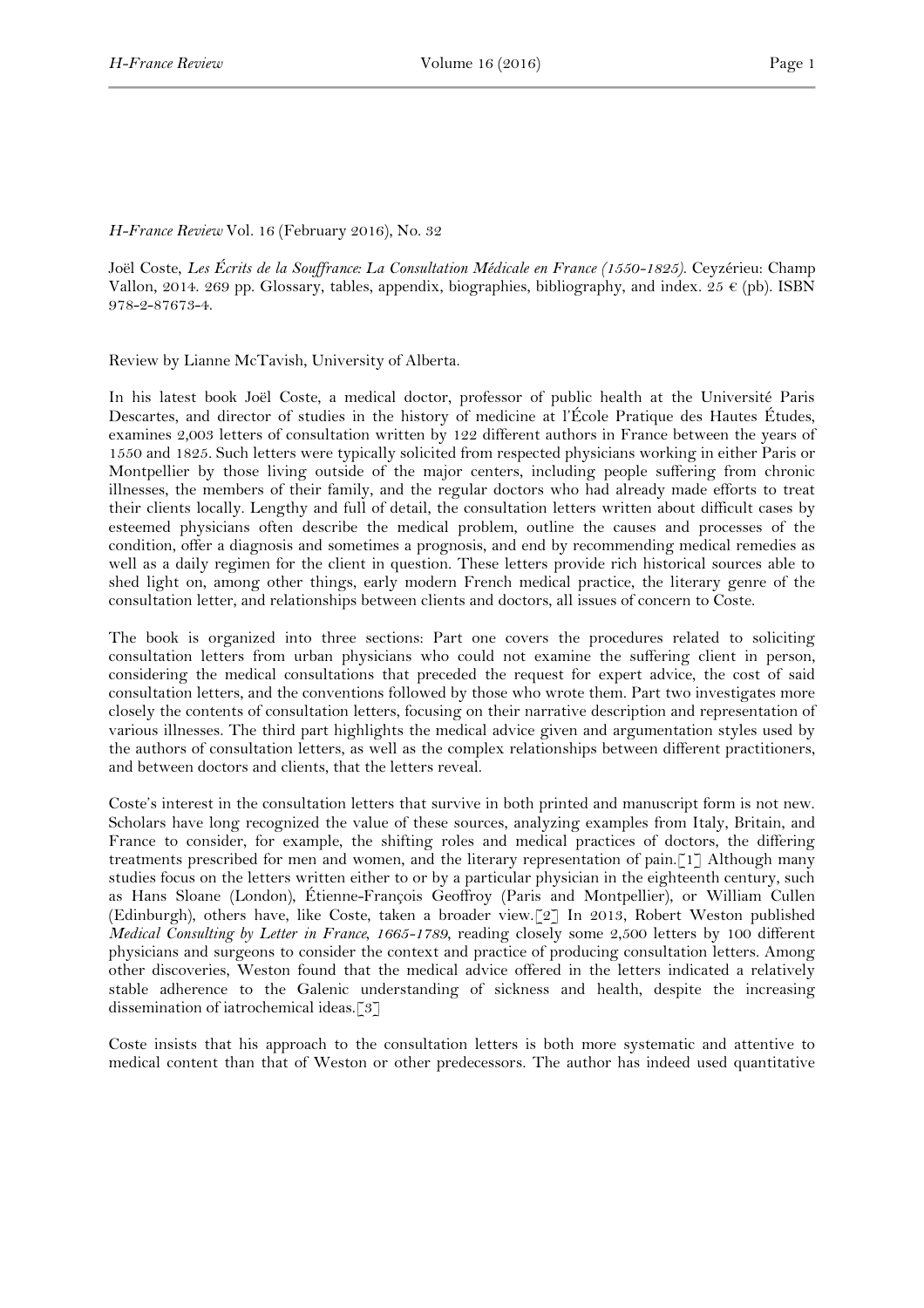methods to an extraordinary degree, applying a standardized grill to each letter in order to tabulate numerous categories of concern, including the health problems addressed, therapeutic processes advocated, forms of argumentation utilized, and social or medical hierarchies enforced. The resulting statistical information is featured throughout the nine chapters of the book, and in nine tables presented as appendices. When Coste interrogates the issue of exactly who demanded medical consultations by letter, for instance, he finds that (when indicated) the request was made 22 per cent of the time by either the patient—Coste's term—or the patient's family, 64 percent of the time by the ordinary physician, and 13 percent of the time by another medical practitioner. Coste notes a pattern that gradually changed so that by the second half of the eighteenth century, the request for expert advice originated 80 per cent of the time from the ordinary physician (p. 39). His careful enumeration of the words commonly used and social status of clients (when revealed) in the letters will no doubt be of benefit to current and future scholars, who can mine Coste's book for their own purposes, finding data on the particular ailments they might be studying, the ages, sex, and location of patients, as well as the particular therapies prescribed, including how they changed over time. The sheer amount of statistical information provided in the book arguably provides its strongest contribution to the study of early modern medicine.

All the same, there are some drawbacks to approaching the letters as sources from which to extract data, as if they reflect medical practice and knowledge in a relatively straightforward fashion. To be fair, Coste highlights the narrative conventions and literary structure of the letters, while admitting that many of the consultations written by such esteemed physicians as Paul-Joseph Barthez in the eighteenth century were collected and edited by others, published as examples worth replicating by aspiring doctors (p. 34). Yet Coste also argues that the letters offer "un reflet direct de la pratique médicale" [a direct reflection of medical practice] (p. 9). This conception of the letters as data sets that provide historical information is reinforced by the author's habit of reproducing long sections and sometimes even entire letters throughout his book. Coste's authorial voice fades into the background as the letters take center stage, implying that these texts provide evidence requiring little critical or cultural analysis.

This intense focus on the manifest content of the consultation letters informs the most controversial aspect of Coste's book: his steadfast application of the method of retrospective diagnosis. Drawing on his medical knowledge and with reference to the most recent diagnostic manuals, he classifies the cases in terms of specific disease entities, suggesting, for instance, that a thirty-two-year-old Jewish woman featured in a letter written in 1737 was suffering from paranoid schizophrenia, indicating the historical presence of this condition (p. 126). This mode of argumentation has been rejected by many historians, especially those specializing in the history of the body, because it presumes the historical continuity of conceptual categories, ways of seeing, and biological as well as psychological functions.[4] Coste dismisses scholarship that insists on the historical and cultural specificity of physical experience and understandings of embodiment by conflating it with Foucauldian interests in the medical gaze and processes of medicalization (p. 178). According to the author, those who focus on the history of the body tend to assume that medical practitioners increasingly came to dominate their patients. Coste finds no signs of domination or alienation in the consultation letters that form his database. On the contrary, he argues that patients, including those who were not aristocrats, often took the initiative in requesting consultation letters; they also read medical publications and patronized irregular healers (p. 179).

Yet Coste's emphasis on the collaboration and negotiation between various medical practitioners and their clients overlooks similar arguments made by historians of the body, while underestimating the complexity of Foucault's arguments about power as diffuse, elusive, and productive rather than only oppressive.[5] In a recent book about consultation letters informed by literature on the history of the body, Sonja Boon, for example, examines the letters written by individuals to the Swiss physician Samuel August Tissot during the eighteenth century, noting how the authors understood the body in ways that were informed by contemporary local and national political issues.[6] Although Coste sets himself apart from this kind of methodology instead of engaging fully with it, a range of scholars may find his study of early modern French consultation letters useful for their own research purposes,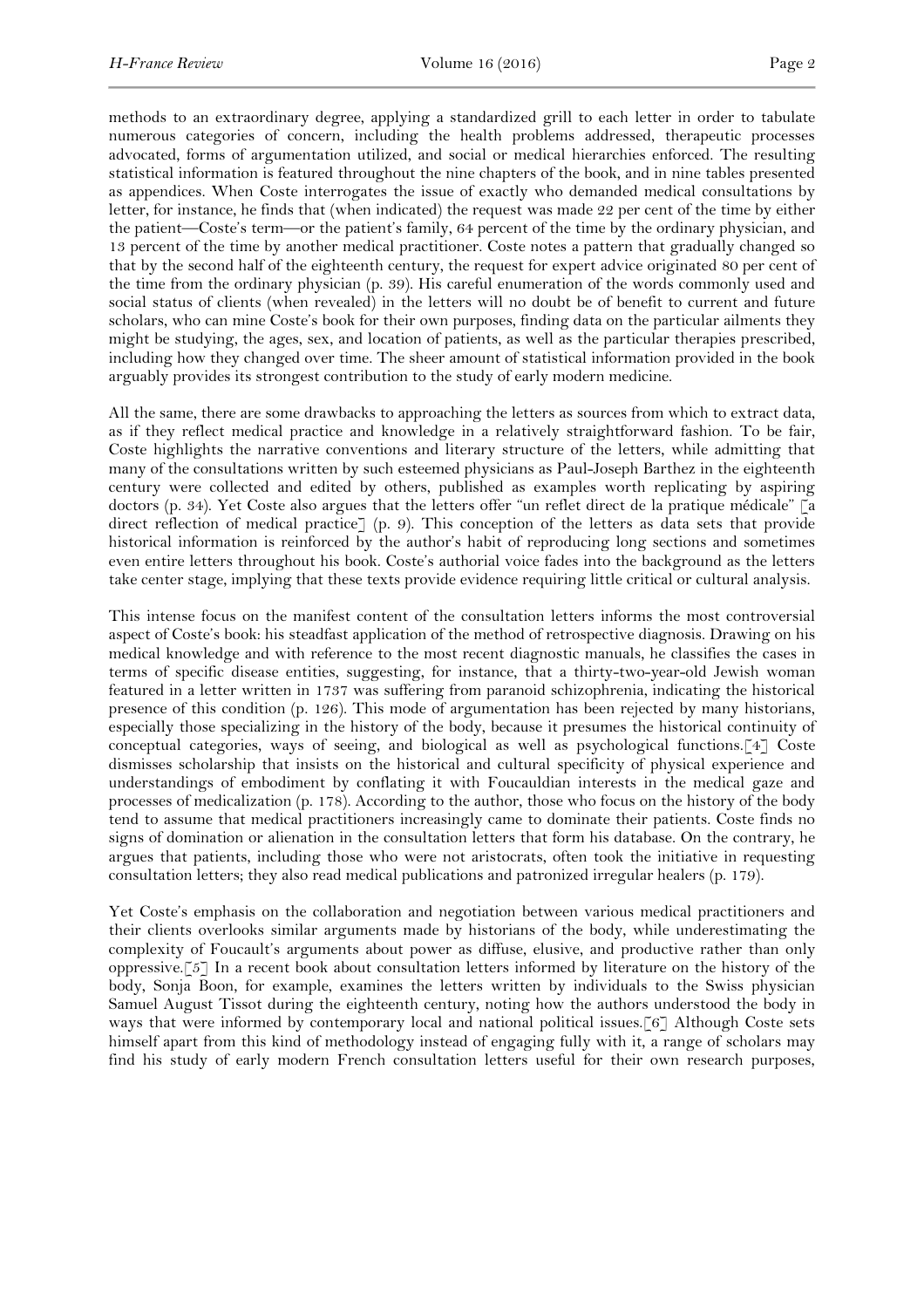potentially discovering previously unknown letters and authors, while bringing their own assessments to the statistical data that Coste produces.

## **NOTES**

[1] See, for example, Lisa Wynne Smith, "'An Account of an Unaccountable Distemper': The Experience of Pain in Early Eighteenth-Century England and France," *Eighteenth-Century Studies* 41, 4 (Summer 2008): 459-80; Sévérine Pilloud, "Mettre les maux en mots: médiation dans la consultation épistolaire au XVIIIe siècle: les malades du Dr Tissot (1728-1797)," *Canadian Bulletin of Medical History/Bulletin canadien d'histoire de la médecine* 16 (1999): 214-45; Marco Bresadola, "A Physician and Man of Science: Patients, Physicians, and Diseases in Marcello Malpighi's Medical Practice," *Bulletin of the History of Medicine* 85, 2 (Summer 2011): 193-221; and Wayne Wild, *Medicine-by-Post: The Changing Voice of Illness in Eighteenth-Century British Consultation Letters and Literature* (Amsterdam and New York: Rodopi, 2006).

[2] See, for example, Lisa Wynne Smith, "Reassessing the Role of the Family: Women's Medical Care in Eighteenth-Century England," *Social History of Medicine* 16, 3 (December 2003): 327-42; Laurence Brockliss, "Consultation by Letter in Early Eighteenth-Century Paris: The Medical Practice of Etienne-François Geoffroy," in Ann La Berge and Mordechai Feingold, eds., *French Medical Culture in the Nineteenth Century* (Amsterdam: Rodopi, 1994), pp. 79-117; and Rose Guenter, "'Doctor William Cullen, Physician, Edinburgh': A Consultation Practice in the Eighteenth Century," *Bulletin of the History of Medicine* 48, 3 (Fall 1974): 338-51.

[3] Robert Weston, *Medical Consulting by Letter in France* (Farnham: Ashgate, 2013), pp. 115-38.

[4] See, for example, Andrew Cunningham, "Identifying Disease in the Past: Cutting the Gordian Knot," *Asclepio* 54, 1 (2002): 13-34, and Jon Arrizabalaga, "Problematizing Retrospective Diagnosis in the History of Disease," *Asclepio* 54, 1 (2002): 51-70.

[5] My own work, for example, argues for the negotiation of authority between male and female medical practitioners as well as clients within the early modern French lying-in chamber: Lianne McTavish, *Childbirth and the Display of Authority in Early Modern France* (Aldershot: Ashgate, 2005). For Foucault's understanding of power dynamics, see his *History of Sexuality: An Introduction*, trans. Robert Hurley (New York: Pantheon Books, 1978), pp. 92-6.

[6] Sonja Boon, *Telling the Flesh: Life Writing, Citizenship, and the Body in the Letters to Samuel Auguste Tissot* (Montreal: McGill-Queen's University Press, 2015).

Lianne McTavish University of Alberta lmctavis@ualberta.ca

Copyright © 2015 by the Society for French Historical Studies, all rights reserved. The Society for French Historical Studies permits the electronic distribution of individual reviews for nonprofit educational purposes, provided that full and accurate credit is given to the author, the date of publication, and the location of the review on the H-France website. The Society for French Historical Studies reserves the right to withdraw the license for edistribution/republication of individual reviews at any time and for any specific case. Neither bulk redistribution/ republication in electronic form of more than five percent of the contents of H-France Review nor re-publication of any amount in print